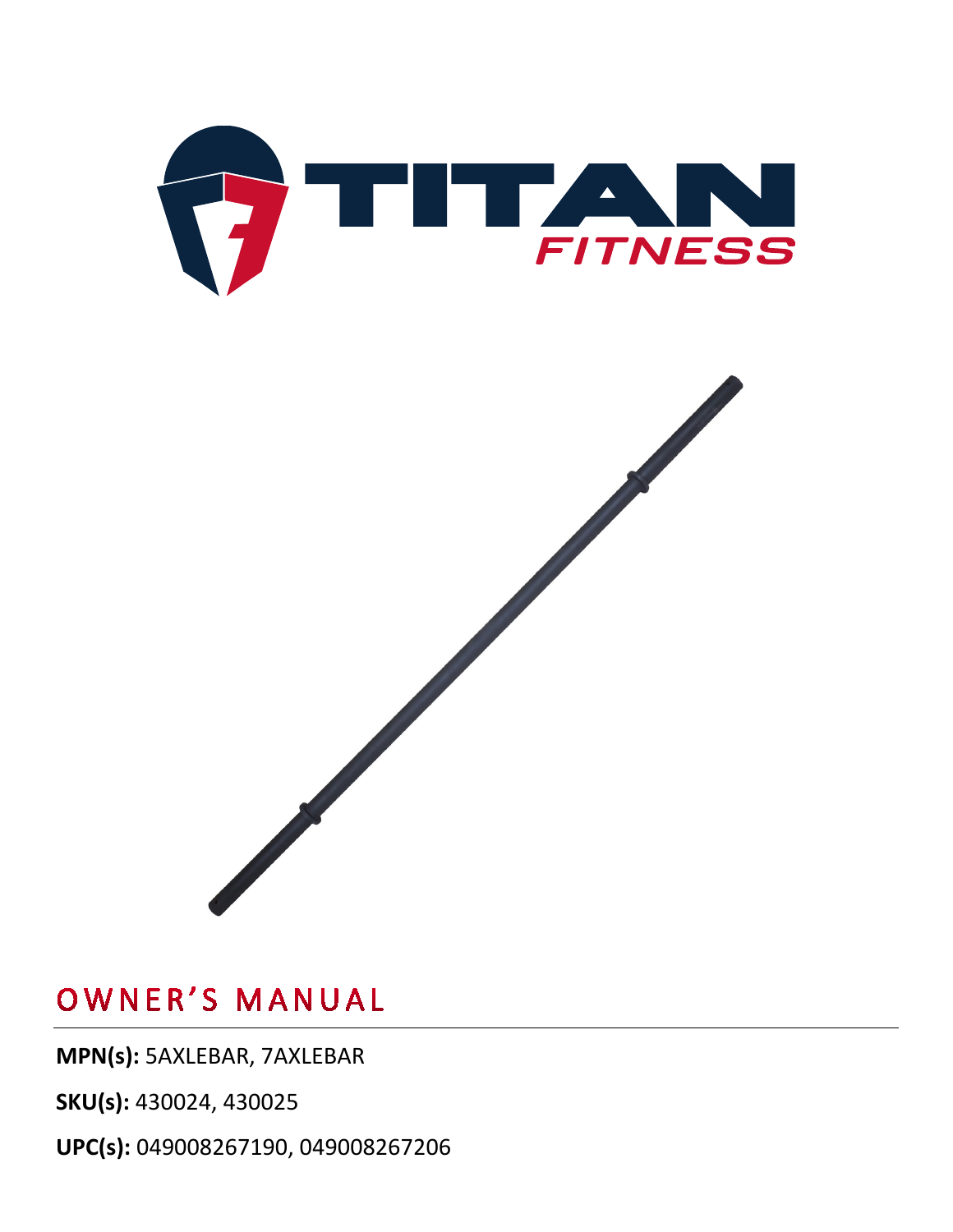

| <b>KEY</b>        | <b>BOX</b> | <b>DESCRIPTION</b>       | <b>QTY</b> |
|-------------------|------------|--------------------------|------------|
| $\left( 1\right)$ |            | <b>5 FT AXLE BARBELL</b> |            |
| (2)               |            | <b>7 FT AXLE BARBELL</b> |            |

### ASSEMBLY INSTRUCTIONS

− No Assembly Required